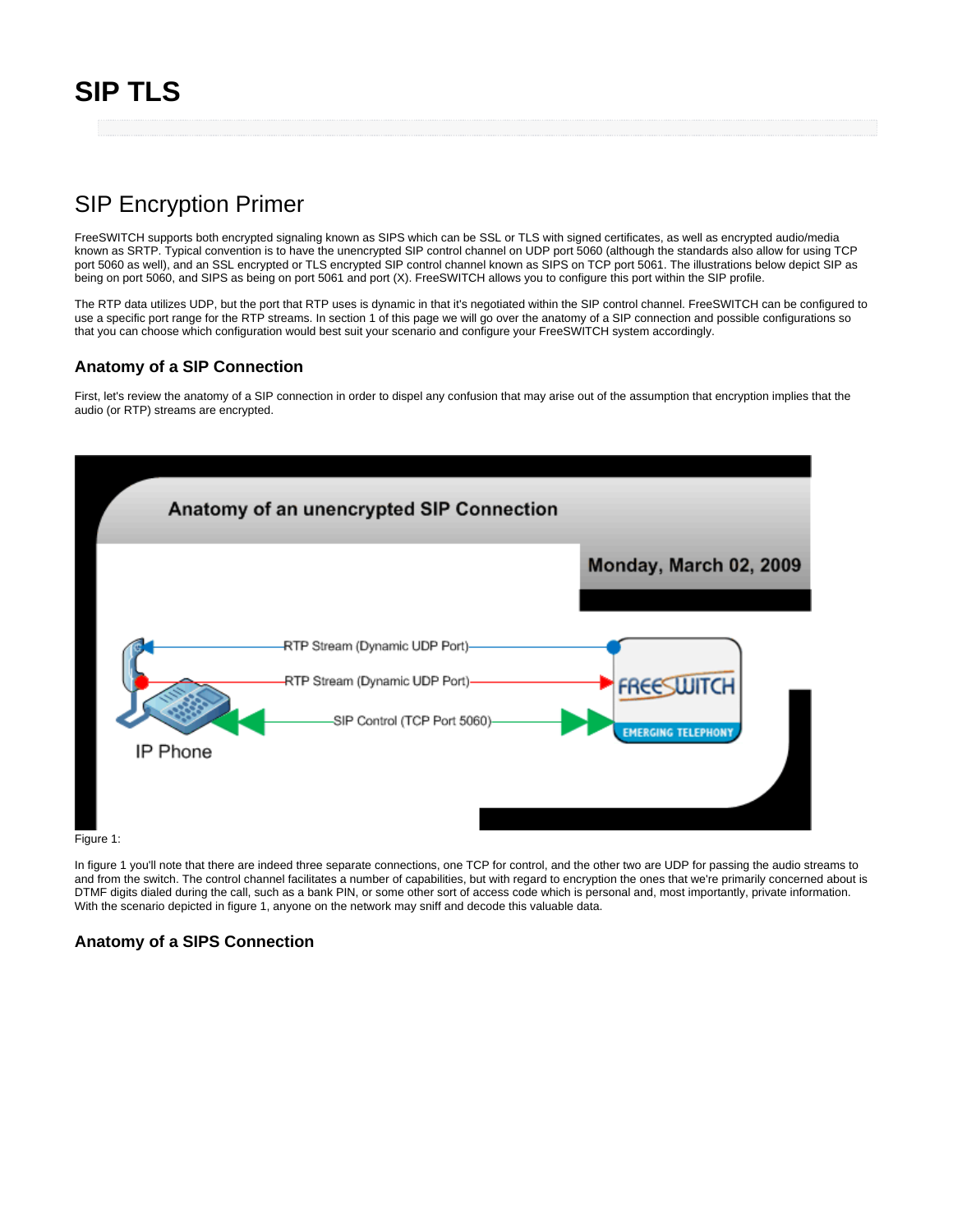

Figure 2:

The answer to this problem is depicted in figure 2 and to encrypt the SIP channel with an SSL or TLS wrapper such that anyone sniffing packets on the wire cannot decrypt the data in the control channel. You'll note that in figure 2 we depict this as on port 5061, but with FreeSWITCH you can in fact configure it to be on any particular port you desire. This scenario here still leaves the packets for the audio data in the clear. Someone sniffing the packets will be able to reconstruct your audible conversation and "listen in" without much difficulty.

**\*Note:** IP phones may advertise they support encryption, but you may want to check the specifications to validate they support both SSL and TLS signed certificates.

# **Anatomy of a SIPS and SRTP Connection**



#### Figure 3:

In figure 3 you'll note that not only is the control channel encrypted, but the RTP streams are also encrypted and sent as SRTP. In this way, and only in this way, is your entire conversation reasonably secure from eavesdroppers. This is also important since the DTMF digits can also be sent in the RTP data as well (inband). Having both SIPS and SRTP encryption is your best option when it comes to making sure your SIP calls are secure.

**\*Note:** IP phones may advertise they support encryption, you will need to check the phones specifications to determine if it supports SRTP. More will be said on this below along with interoperability issues with certain phones at the bottom of this page.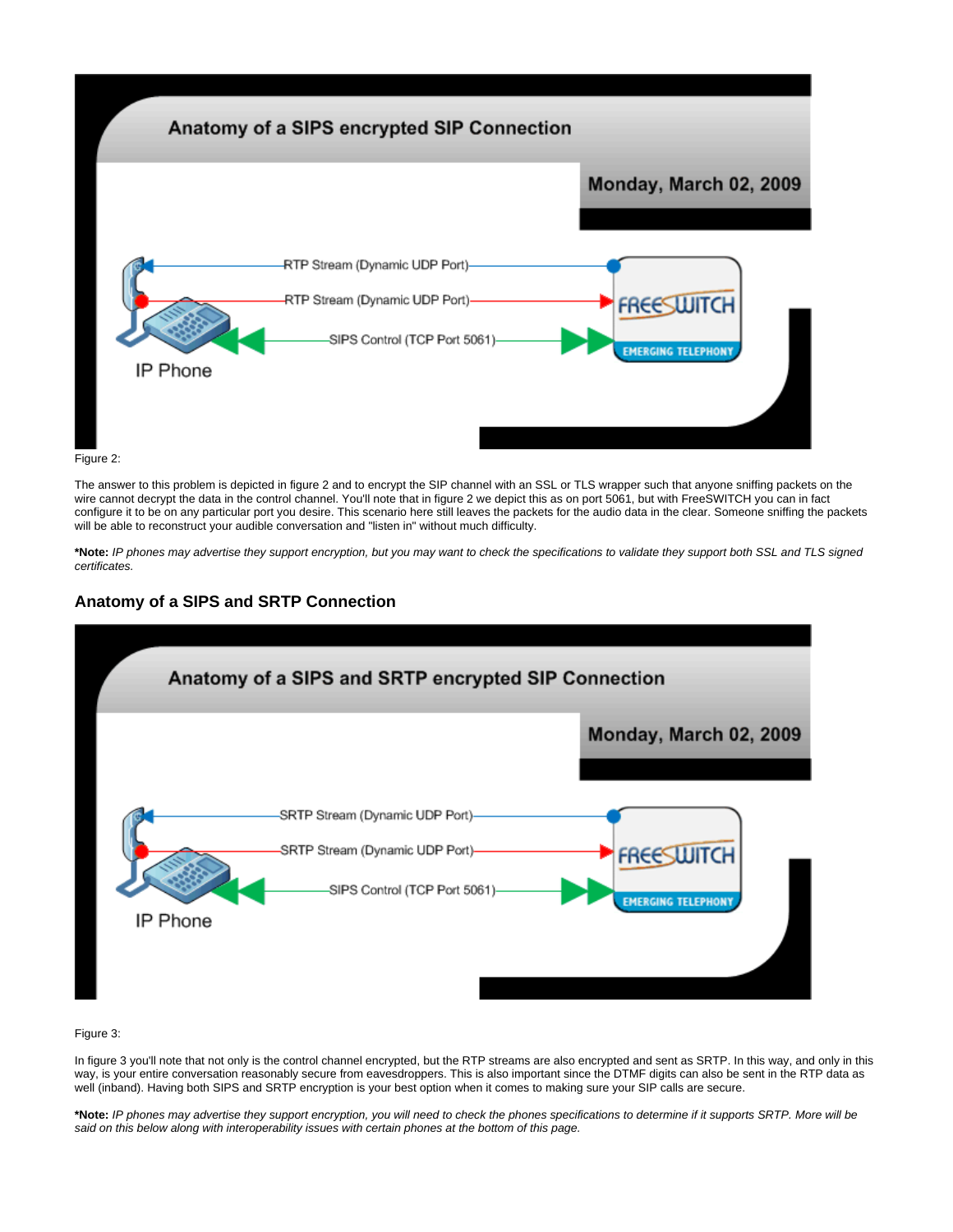# **FreeSWITCH Encryption Capabilities**

This page will cover only TLS, SSL and SRTP encryption and does not cover ZRTP as of yet.

### **TLS, SSL and SRTP Encryption**

FreeSWITCH supports SIPS via SSL and/or TLS, along with SRTP encryption capabilities. It is unclear as to whether or not FreeSWITCH will encrypt video streams since this has not been tested in the kjv lab, however I suspect that it will. If you conduct testing encrypting SRTP video, by all means add your results to the Wiki.

# **ZRTP Encryption**

ZRTP is an opportunistic encryption capability that can be compiled into FreeSWITCH. See the [ZRTP](https://wiki.freeswitch.org/wiki/ZRTP) page for the how-to and additional information pertaining to ZRTP.

### **Hybrid Encryption**

FreeSWITCH can in fact encrypt data for SIP traffic that passes through it. In this manner you can provide encryption for IP phones that don't natively support encryption. Since there is a plethora of SIP hardware that doesn't support encryption, this configuration may prove useful for any number of practical situations.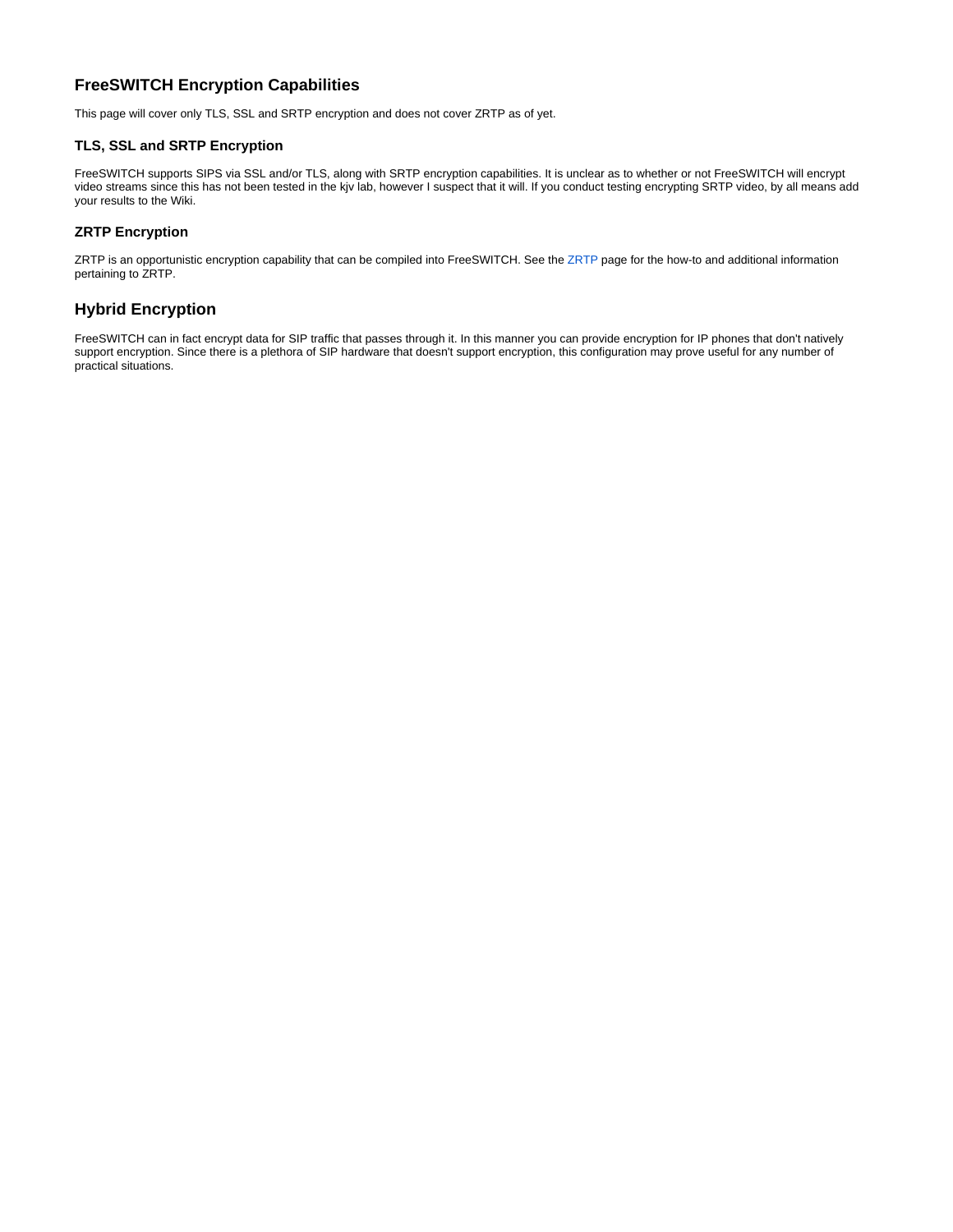#### Figure 4:

In figure 4 you'll notice that the SIP control channel from the phone to the switch is not encrypted whereas the control channel from FreeSWITCH to the other SIP PBX is encrypted. It's important to understand that in this situation SIP control and RTP (audio) data is both unencrypted between the IP phone and FreeSWITCH. Hence, if your SIP IP phone is somewhere behind a NAT router on a cable modem, and FreeSWITCH is not behind this router, both the phone's LAN and the Internet connection to FreeSWITCH are entirely in the open, meaning that someone could sniff those packets and obtain valuable information.

Furthermore, the RTP (audio) data between FreeSWITCH and the remote endpoint illustrated as "Other SIP PBX" are also unencrypted and can be intercepted, however the control channel for this connection is encrypted and therefore reasonably secure. If FreeSWITCH were on the same LAN as the phone the possibility of interception is less, but the audio data is still capable of being intercepted.

Figure 5:

In figure 5 you'll notice that both SIP and RTP data from the IP phone is unencrypted, while the SIP and RTP data to the other SIP PBX is both SIPS and SRTP encrypted. This option will encrypt both the control channel and the audio data for the connections between FreeSWITCH and other endpoints that support encryption.

It still needs to be understood that the connection from the phone to FreeSWITCH is entirely capable of being intercepted by a packet sniffer.

### **Choosing Between Encryption Options**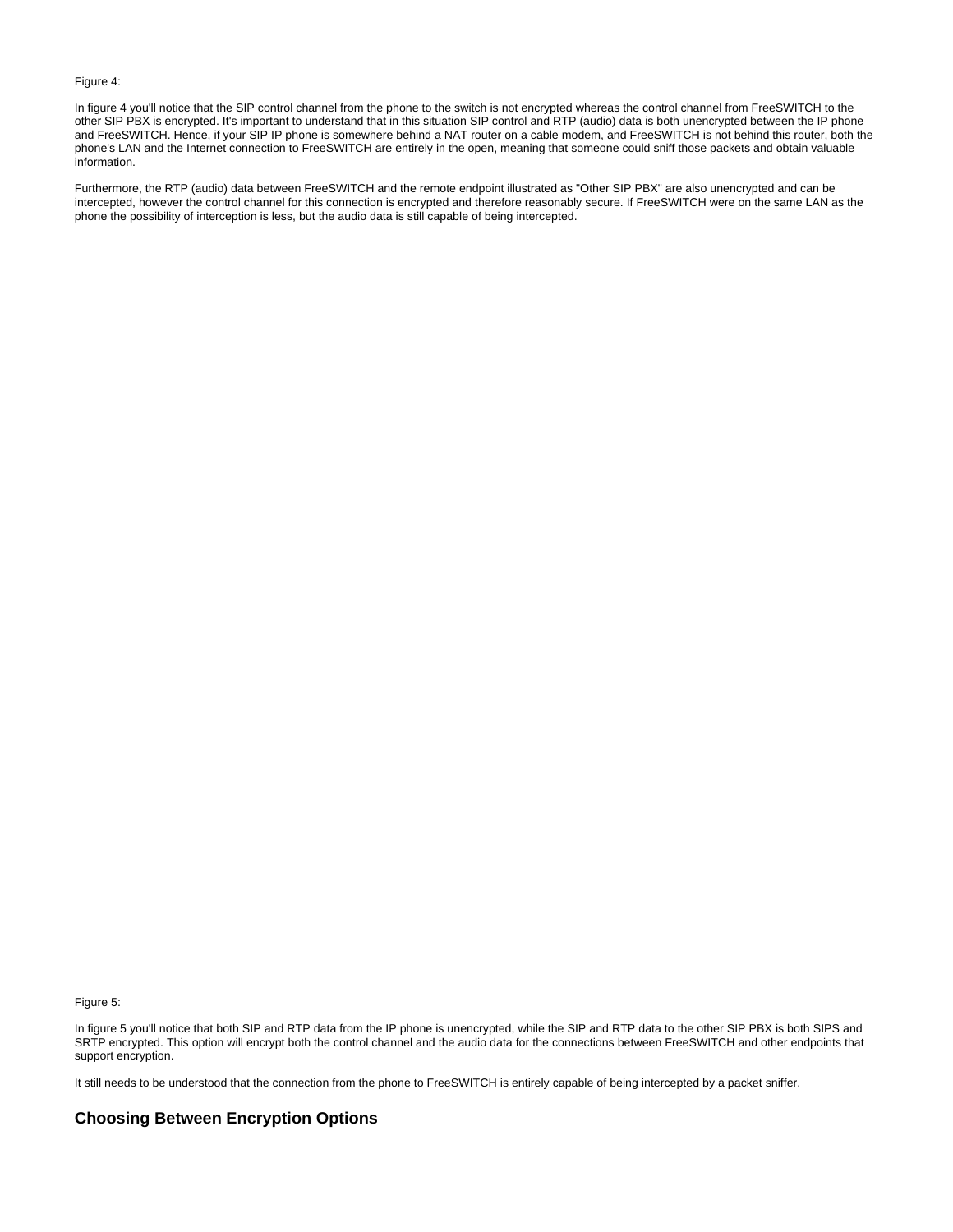There are a variety of encryption options for FreeSWITCH as described above. TLSV1 encrypts everything over the TCP connection; this has the downside that jitter or delays due to TCP can occur. UDP is generally preferred for RTP and using TLSV1 has some additional traffic overhead. ZRTP has the advantage that it allows for end-to-end encryption without pre-exchanging keys or certificates but is a bit more complex to set up, especially for some clients. Finally there is SSLV23; this encrypts the SIP control channel over an encrypted TCP connection using SSL certificates, but by default doesn't provide anything for the RTP data. The login information and call metadata is transmitted over the control channel so if this is what you care about protecting this is enough and and adds no overhead to the RTP data. If you want to encrypt the voice data itself (so the voice data cannot be understood) it can be combined with SRTP. SRTP enables encryption of the RTP data with minor overhead to each of the RTP UDP packets. This has the benefit that the call data are encrypted but still is over UDP so there should be virtually no difference with SRTP on as with it off. The encryption key used for SRTP is exchanged over the control channel (which SSLV23 encrypts) so gives you something of the best of both worlds. Generally SSLV23 + SRTP is the most firewall friendly/has the fewest changes for existing installations. SSLv23 + SRTP is also fairly easy to configure on the FreeSWITCH server and most likely the most supported encryption method for most clients and SIP phones so generally should be where someone should start for encrypting call data.

### **About IP Phones and Encryption**

Some vendors will advertise that their product supports SIP encryption. The question becomes how well it supports SIP encryption. So let's review this convoluted marketing conundrum.

- The phone may support SSL and/or TLS encrypted SIP, which is to say "SIPS".
- The phone may go so far as to support TLS with signed certificates.
- Above and beyond those caveats, the phone may go so far as to support SRTP encrypted audio data.
- Last but not least, make sure the IP phone supports **standard** SIPS and/or SRTP encryption. Essentially it's not too far fetched for a manufacturer to come up with a hair-brained encryption method which only works with their products.

**WARNING:** Check the specifications and do your research before buying any SIP IP phone that advertises itself as capable of performing encryption. You may also want to check to see if there are any issues with the version of SIP firmware your phone is running and its interoperability with FreeSWITCH.

# **Limitations of the Freeswitch TLS/SSLv23 Implementation (FS-3877)**

Unfortunately the default lib\_sofia stack and FreeSWITCH configuration has one default (possibly unexpected) behavior which can cause hard-to-diagnose encryption problems. When a client connects to a server it creates an encrypted TCP channel used to communicate with the server. Anytime it places a call, registers, etc., it does so using this TCP session. Unfortunately, when FreeSWITCH attempts to communicate with the client to tell it about an incoming call, NOTIFYs, etc., it establishes a second TCP channel from the server to the client. While this is encrypted, it can cause some problems for some firewall configurations and for many of the TLS/SSL security options in FreeSWITCH. If FreeSWITCH cannot establish this channel the client will be able to make calls but it will not be able to receive calls (or anything else that is originated from the server to the client). In addition, many TLS features may act unexpectedly, so direction is important to consider. For example, tls-verify-policy set to "out" would cause FreeSWITCH to try to verify the client certificate when it connects back to the client, so even though the client is connecting to the server initially and that would skip validation for calls from the server->client, FreeSWITCH would verify it. In addition, this can open security holes, for example setting the policy to "in" for verification of incoming clients would NOT verify the client certificate when the server connects back to the client, which would allow a MITM attack to occur there. Things like subject validation can also be tricky, especially if FreeSWITCH is acting as a client. For example, subject validation checks the hostname to which FreeSWITCH connects against the certificate common name, while a nice security check cannot possibly be done when the server connects back to FreeSWITCH (as at that point FreeSWITCH actually tries to check the IP address against the common name). In addition, purpose validation (making sure when FreeSWITCH is connecting to a server its a certificate that has been issued for a server and not a client, or vice versa) currently is not supported. This allows MITM attacks against a FreeSWITCH server using a client certificate (or vice versa), but due to the connection going both ways, purpose validation is currently not supported (as an incoming connection may be from a server certificate while connecting back). So while FreeSWITCH's gentls\_cert does properly assign the purpose it is not currently used by FreeSWITCH itself. One solution to avoid this MITM hole is to issue client certs from a different CA for now.

# **Configuration**

FreeSWITCH supports the encryption of SIP signaling traffic via SSL and/or TLS. The convention is to run the SIPS on port 5061. More complex configurations are possible, however they will not be covered in this documentation.

#### **You will need the following in order to compile FreeSWITCH with TLS encryption support:**

• libssl-dev (the OpenSSL development) package installed.

If you do not have the libssl-dev package installed, the problem will be the sip\_profile that contains the encryption configuration directives specified below in Step 2 will fail to start.

If you've compiled FreeSWITCH without this package installed, there will be no support for encryption and you will need to recompile it after you install the libssl-dev package.

For Debian do aptitude install libssl-dev (on Lenny install libcurl4-openssl-dev) and then compile.

# **Step 1 - Generate the CA (Root) Certificate**

To use TLS/SSL you need at least two certificates: the root (CA) certificate and a certificate for every server. There is a script at /{prefix}/freeswitch/bin /gentls\_cert or within the source tarball {tarball}/scripts/gentls\_cert that helps generate these files. Assuming that the DNS name of your FreeSWITCH PBX is [pbx.freeswitch.org](http://pbx.freeswitch.org), With

./gentls\_cert setup -cn pbx.freeswitch.org -alt DNS:pbx.freeswitch.org -org freeswitch.org

This will create CA certificate and key along with in conf/ssl/CA directory and certificate in the conf/ssl folder.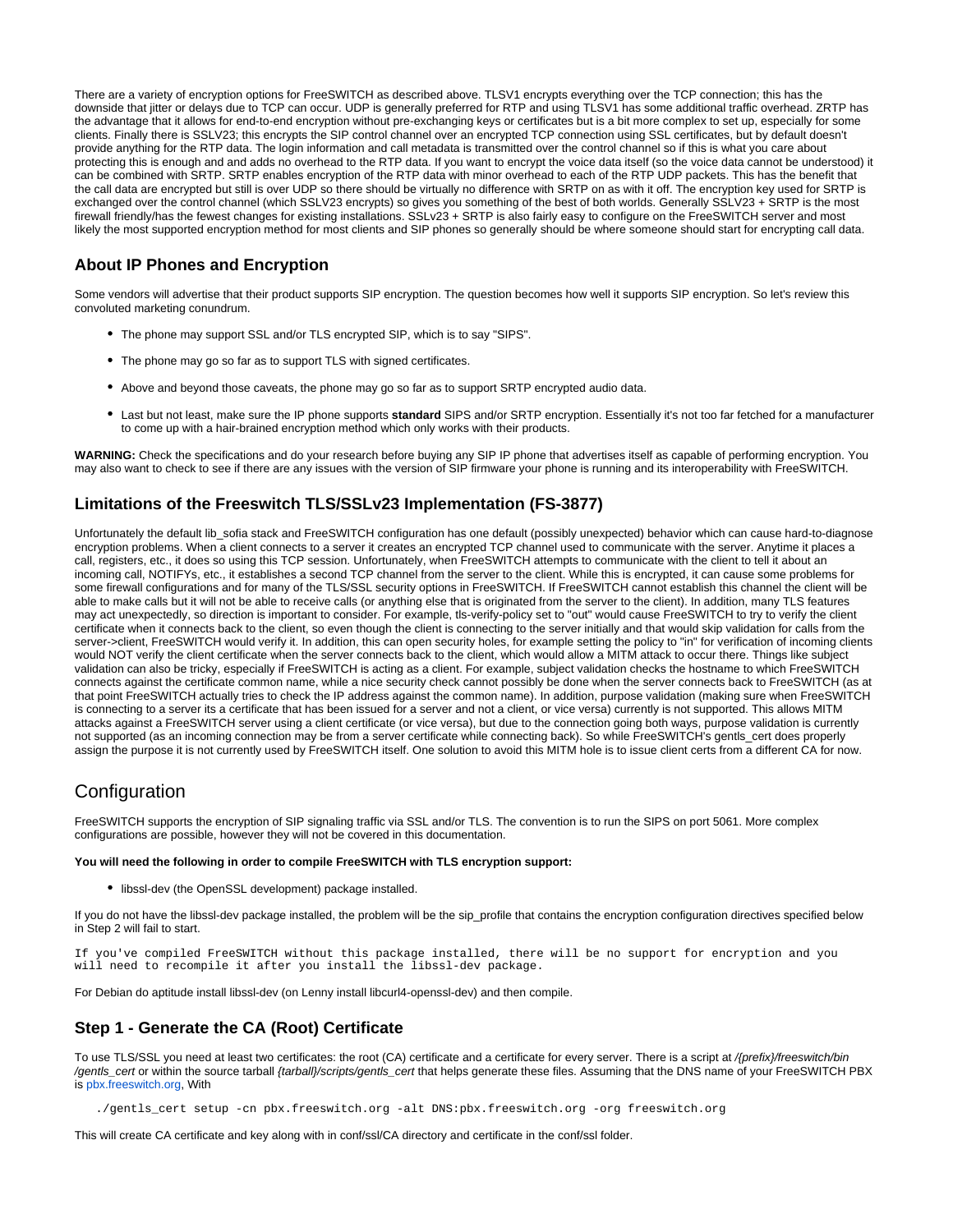[ **Note:** The name given for -cn and -alt should be the same as the DNS name of your freeswitch installation and used as the registrar name on the phone (at least on Polycoms). ] You can change the "DAYS=2190" line in the gentls\_cert file to make the certificate valid for longer time. However making it too long has some wrap around problem, it appears.

### **Step 2 - Generate the Server Certificate**

The command:

./gentls\_cert create\_server -cn pbx.freeswitch.org -alt DNS:pbx.freeswitch.org -org freeswitch.org

creates the server certificate at /{prefix}/freeswitch/conf/ssl/agent.pem. This file contains the certificate and the private key. It should contain the domain name in the common and alternate name. If you need to generate certificates for other servers use the -out flag for gentls\_cert to specify the output certificate/key file name and copy this to the remote server.

To set up new CA and create new certificate under Windows go here.

In order for the new certificate to take effect (the only way for FreeSWITCH to use it), FreeSWITCH must be restarted.

Note: The name given for -cn and -alt should be the same as the DNS name of your freeswitch installation and used as the registrar name on the phone (at least on Polycoms). This is required for Eyebeam (and probably Pangolin too).

#### **Review your certificate**

You can review your certificate details with the command:

openssl x509 -noout -inform pem -text -in /usr/local/freeswitch/conf/ssl/agent.pem

### **Step 3 - Sofia Profile Configuration**

Freeswitch requires only one file for acting as a TLS server and thats the agent.pem file. This contains the certificate and key it will use for listening. **Note it is extremely important that your agent.pem (and optionally cacert.pem) have read permissions for the user freeswitch will run as.** That means if you use -u freeswitch you want to "chmod 640 agent.pem cacert.pem" and "chown root.freeswitch agent.pem cacert.pem". Incorrect permissions will not allow the TLS listener to spin up properly. On your vars.xml:

ATTENTION: TLS is disabled by default; set internal\_ssl\_enable and/or external\_ssl\_enable to "true" to enable.

```
< ! - - SIP and TLS settings.
   -->
  <X-PRE-PROCESS cmd="set" data="sip_tls_version=sslv23"/>
  <!-- Internal SIP Profile -->
  <X-PRE-PROCESS cmd="set" data="internal_auth_calls=true"/>
   <X-PRE-PROCESS cmd="set" data="internal_sip_port=5060"/>
  <X-PRE-PROCESS cmd="set" data="internal_tls_port=5061"/>
 <X-PRE-PROCESS cmd="set" data="internal_ssl_enable=false"/>
 <X-PRE-PROCESS cmd="set" data="internal_ssl_dir=$${base_dir}/conf/ssl"/>
  <!-- External SIP Profile -->
 <X-PRE-PROCESS cmd="set" data="external_auth_calls=false"/>
 <X-PRE-PROCESS cmd="set" data="external_sip_port=5080"/>
   <X-PRE-PROCESS cmd="set" data="external_tls_port=5081"/>
 <X-PRE-PROCESS cmd="set" data="external_ssl_enable=false"/>
 <X-PRE-PROCESS cmd="set" data="external_ssl_dir=$${base_dir}/conf/ssl"/>
```
### **Step 4 Client Configuration**

Clients should all have at least the CA root certificate installed onto them in order to ensure security. Without enabling chain verification (that the server certificate was issued by the approved CA) a MITM attack is possible against a client. The CA certificate is the conf/ssl/cafile.pem it contains only a certificate and clients use it to ensure the server certificate is issued by the CA. In addition you may want (or have to depending on the device) install a client certificate issued by the same CA. You can generate a client certificate using the command:

```
 ./gentls_cert create_client -cn Client1 -out Client1
```
This will create Client1.pem (note the common name here doesn't really matter, rarely would a server ever be enabled to check the subject of a client certificate so you can set this to what you want). This certificate/key pair should be installed on the client (recommended a different for each client for security) but does NOT need to remain on the server, even if you want the server to verify the client certificate. If the client is another freeswitch server that Client1.pem you would want to rename to agent.pem. Note IF the other freeswitch server is going to also use this certificate as a server and not just a client make sure to follow the steps above using the create\_server command to create a server certificate.

### **Commercial Certificates**

Most commercial Web server certificates should work for FreeSWITCH. For example, Thawte SSL123 certificates (their cheapest option) are known to work in at least one installation. If you have doubts about whether a certificate will work, you should only purchase the certificate from a company offering 30-day refund policy.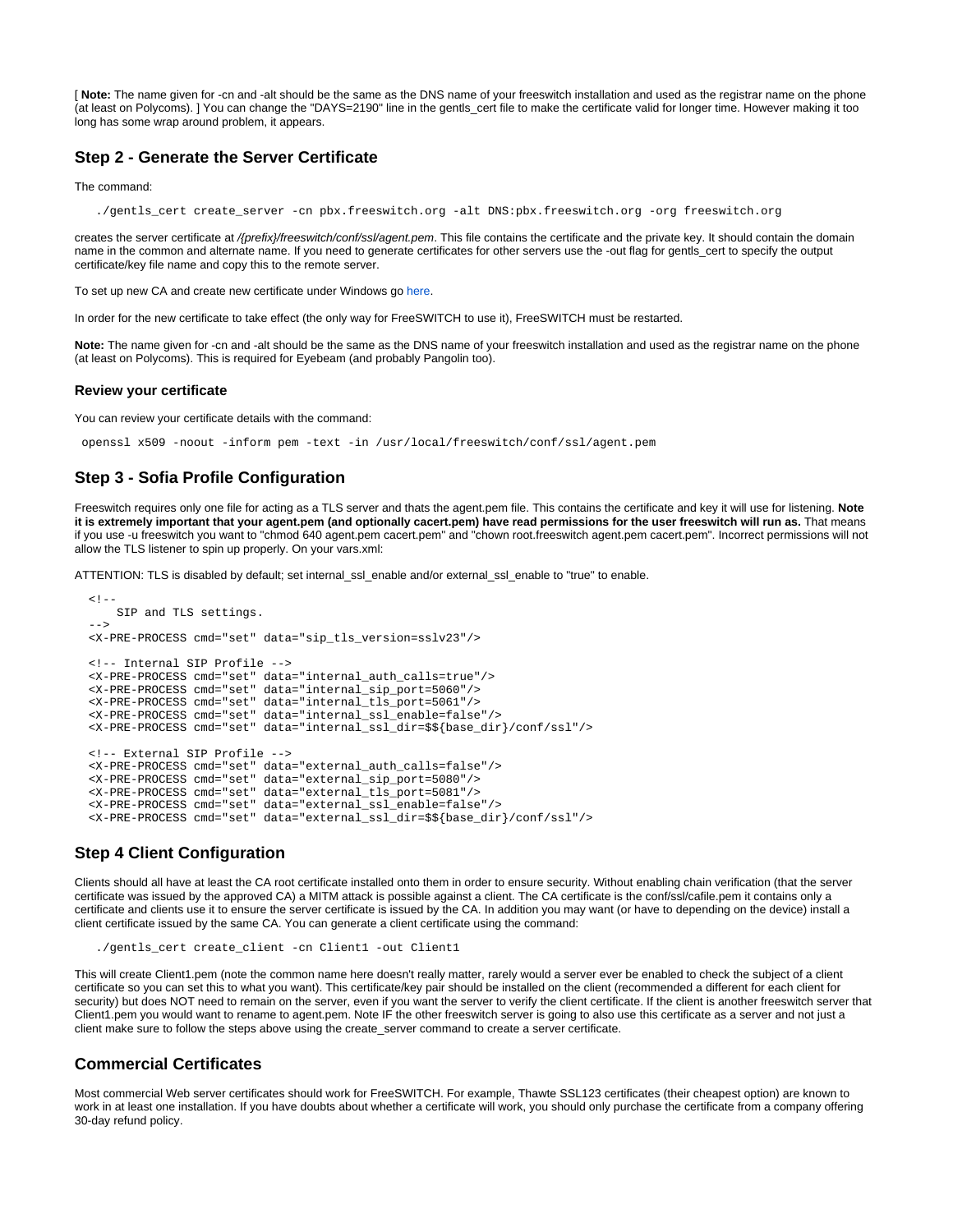### **Multiple Profile TLS**

If you have multiple Sofia SIP profiles, you may find yourself wanting to enable TLS support for each of the profiles. However, each may be represented to third parties using a different DNS record. In this case, simply create a new directory under /{prefix}/freeswitch/conf/ssl/ for each DNS record . Then place an agent.pem and cafile.pem into each of the directories. Point each profile to the individual directory which contains its specific agent.pem file.

### **Troubleshooting**

#### **Issues with TLSV1**

#### **If you've opted for this configuration in your sip\_profile:**

```
<param name="tls-version" value="tlsv1"/>
```
There are a number of gotchas and snafus possible with TLS. TLS runs on TCP, rather than UDP, so make sure any firewalls are configured to work with TCP. Generate the proper certificate, and make sure it's loaded into the phone or ATA. Also, ensure that the time is configured properly on your endpoint as you will get cryptic "bad certificate" error messages if the time is too far off, and it will fail to handshake properly. (For example, certificates have "not valid before" and "not valid after" attributes.) If your phone won't register, or fails to work properly, you might consider checking the Interoperability list, and /or your phones documentation and firmware revision. If it still fails to work properly, you might consider sslv23 as a fallback.

#### **Issues with SSLV23**

#### **If you've opted for this configuration option in your sip\_profile:**

```
<param name="tls-version" value="sslv23"/>
```
This will give you the ability to encrypt the data. Security is similar to that of with web servers, certificate trusted roots can be checked, client certificate authentication is supported, subjects and cert dates can be validated (some of these do depend on client support for the feature). This may in fact be what you want, and considering that several phones do not support TLS, but do support SSL, you may want to configure accordingly.

### **If your SIP profile fails to start up**

If you go into the FreeSWITCH CLI and type:

sofia status

You might find that your sip\_profile for which you configured the TLS/SSL settings is missing. Should that be the case, you're probably missing the libssldev package or the agent.pem file is not in place or has incorrect permissions. Ensure the user FreeSWITCH runs as has read permissions to the certificates and keys. Turning on sofia tport debug logging to high will help print out errors on why it is not starting up properly. Refer to your distribution in order to install the OpenSSL development package. This is necessary for the code which performs the encryption within FreeSWITCH to be compiled into the binary. Enabling a higher level of debug in sofia (sofia loglevel all 9, or sofia loglevel tport 9 generally give enough) and in the console can help debug issues and handshake problems.

### **TLS Negotiation Error 'No matching cipher'**

If you receive a 'no matching cipher' error message, first check to ensure you have concatenated your certificate key into your agent.pem file. If you still receive the error, regenerate both the key and the certificate and make a new agent.pem with the new key and certificate, then try again.

#### **Further Debugging Steps**

If you are still having issues getting TLS running the following are suggested:

- ) set sofia loglevel to 9 (<param name="log-level" value="9"/>) in autoload\_configs/sofia.conf.xml
- ) Set freeswitch console loglevel to debug (F8)
- ) Reload mod\_sofia and review the the logs
- ) If everything looks fine on the server side, try using freeswitch or a freeswitch based [Softphones](https://wiki.freeswitch.org/wiki/Softphones) like FSClient or FSComm. These will allow you
- to do the same on the client side (including attach fs\_cli to them to get log data) to try and see any errors the client may be having
- ) Last resort put all the logs on pastebin and ask for help.

# **Using Freeswitch as a SSL/TLS Client**

Freeswitch can communicate with another server and act as a sip client (AKA use another gateway). To do this you should have the cafile.pem on the client in the conf/ssl folder with the CA certificate. You will also need an agent.pem file (this can be a randomly generated public/private key pair or a valid client certificate) in the same folder used as the client certificate.

# **Advanced TLS Options**

Freeswitch supports some advanced TLS parameters in the profile settings see [Sofia Configuration Files](https://freeswitch.org/confluence/display/FREESWITCH/Sofia+Configuration+Files) for details.

# **Quick Setup of SSLv23 with SRTP**

Quick Install on the Internal Profile if your server internal hostname is [pbx.freeswitch.org:](http://pbx.freeswitch.org)

./gentls\_cert setup -cn pbx.freeswitch.org -alt DNS:pbx.freeswitch.org -org freeswitch.org

./gentls\_cert create\_server -cn pbx.freeswitch.org -alt DNS:pbx.freeswitch.org -org freeswitch.org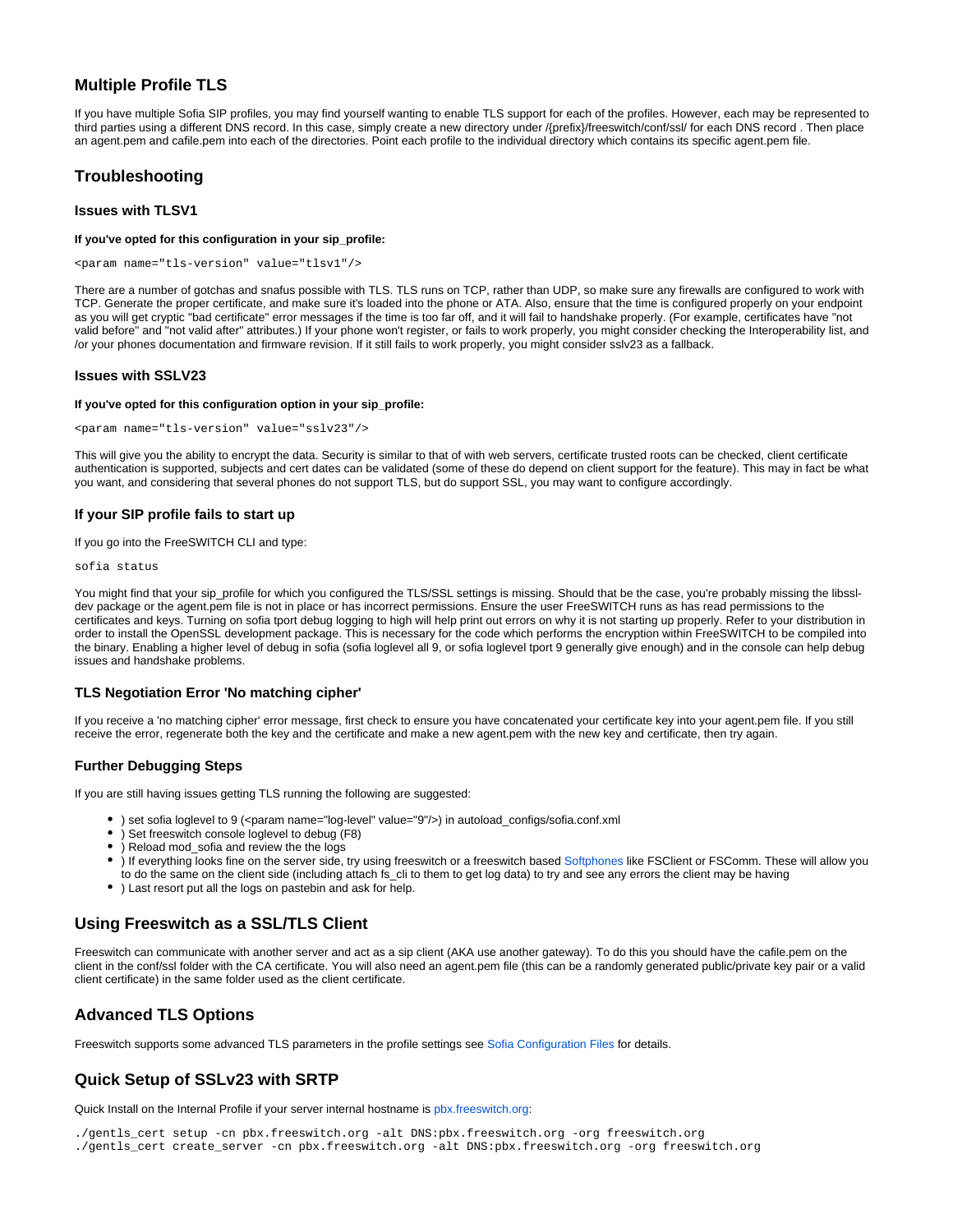If your clients support/validate the server certificate copy the ca certificate conf/ssl/cafile.pem to your clients.

and in vars.xml

```
<X-PRE-PROCESS cmd="set" data="sip_tls_version=sslv23"/>
<X-PRE-PROCESS cmd="set" data="internal_ssl_enable=true"/>
```
Have your clients connect to freeswitch on port 5061 instead of 5060 and enable TLS (and if possible SRTP) on the client. If your client is freeswitch setting transport=tls under tls-bind-params in addition to the enable options above from the server. Finally on your freeswitch server for calls bound for the client you will want to enable them to go over SRTP by setting rtp\_secure\_media=true for the call (See Step 5 below for more details on how to do this more programatically for clients that only support this).

Restart your FreeSWITCH server (or reload mod\_sofia) and have your client connect and you should be able to make and receive secure calls! To improve security check the full TLS options and enable certificate checking (also to stop MITM).

### **Step 5 - Securing the RTP Channels (optional)**

Calls that originate from the phone have rtp\_secure\_media set if TLS is set up. Check the global extension. There is a section commented that out will require SRTP on the outbound leg if the inbound leg is encrypted. Enabling this will be problematic with most ITSPs since they do not support TLS.

For calls that originate from (or are routed through) FreeSWITCH and are terminated on the user/ endpoint (e.g., calls to a phone), the following change will enable SRTP if the endpoint registered with TLS. Note that it is a valid configuration to register with TLS but not require SRTP. This disables that valid configuration option for user/ endpoints. It would also require further refinement to support ZRTP on user/ endpoints that connect with TLS. In that case, a better approach would be to set something on the user's directory entry that specifies which RTP encryption to support. (In other words, there is a reason this is not the default setting.)

Edit conf/directory/default.xml and change the **dial-string** param to:

```
 <param name="dial-string" value="{rtp_secure_media=${regex(${sofia_contact(${dialed_user}@${dialed_domain})}
|transport=tls)},
  presence_id=${dialed_user}@${dialed_domain}}${sofia_contact(${dialed_user}@${dialed_domain})}" />
```
#### **Why it's a good idea**

In the SIP Encryption Primer above we discussed why encrypting the RTP data may be a good idea. This is largely done in the dialplan and has its own page dedicated to its functionality.

SRTP by itself without TLS is not secure since the keys are exchanged between the two endpoints in the clear over SIP, which is insecure without TLS or SSL.

See [Secure RTP](https://freeswitch.org/confluence/display/FREESWITCH/rtp_secure_media) page for how to deploy SRTP.

```
Note that the sip_secure_media parameter is no longer implemented and you should be setting rtp_secure_mediaO)
```
For completely secure connection (signaling + media) use TLS + SRTP. TLS without SRTP secures SIP. SRTP without TLS does not really secure RTP!

### **Step 6 - DNS NAPTR & SRV Records (optional)**

#### **Configuring DNS NAPTR and SRV for TLS**

This isn't required as TLS will function without it, but it is recommended. If you're going to set up TLS you might take the time to set up the correct DNS SRV and NAPTR records.

Here is an example of the NAPTR records you will need (make subtitutions for ["domain.com"](http://domain.com) as necessary):

| domain.com.<br>com.                                                                        | <b>TN</b> | NAPTR 10 0 |  |  | "s" | "SIPS+D2T"  |  | "" sips. tcp.domain.     |  |  |  |  |
|--------------------------------------------------------------------------------------------|-----------|------------|--|--|-----|-------------|--|--------------------------|--|--|--|--|
| domain.com.                                                                                | <b>IN</b> | NAPTR 20 0 |  |  | "s" | $"SIP+D2T"$ |  | "" sip. tcp.domain.      |  |  |  |  |
| com.<br>domain.com.                                                                        | <b>TN</b> | NAPTR 30 0 |  |  | "s" | $"SIP+D2U"$ |  | "" sip. udp.domain.com.  |  |  |  |  |
| If you configure with --enable-sctp and have sctp loaded on Linux you can add this record: |           |            |  |  |     |             |  |                          |  |  |  |  |
| domain.com.                                                                                | ΤN        | NAPTR 10 0 |  |  | "s" | "SIPS+D2S"  |  | "" sip. sctp.domain.com. |  |  |  |  |

Then you will want to set up these SRV records in addition to the above NAPTR: